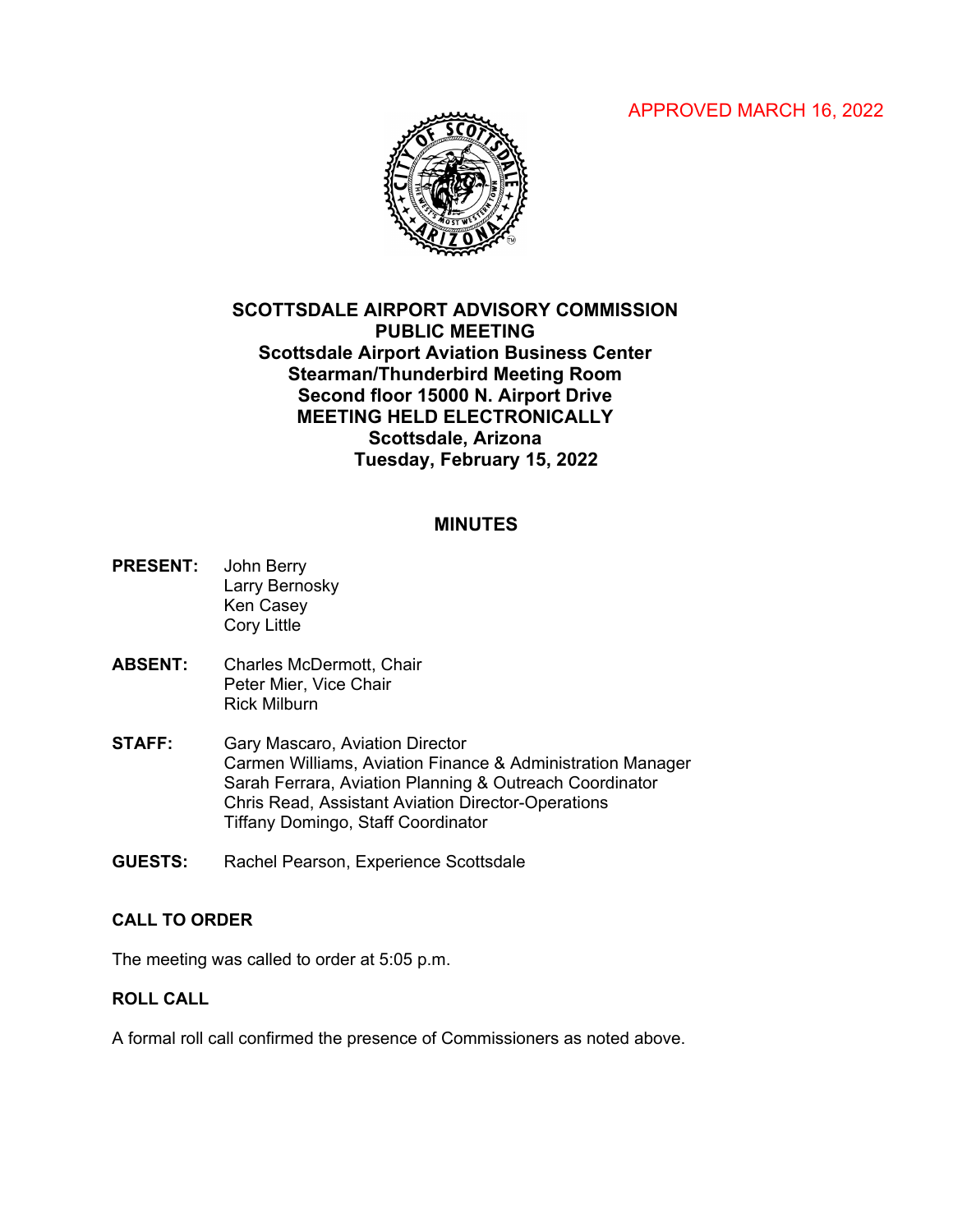## **AVIATION DIRECTOR'S REPORT**

Gary Mascaro, Aviation Director, provided a brief update on the impacts to aircraft operations from the Barrett-Jackson Collector Car Auction and the Waste Management Phoenix Open. There was a significant increase in aircraft activity and visitors to the City of Scottsdale compared to prior years. Staff will provide a detailed update at the next meeting.

1. Regular Meeting: January 19, 2022

COMMISSIONER LITTLE MADE A MOTION TO APPROVE THE REGULAR MEETING MINUTES OF JANUARY 19, 2022 AS PRESENTED. COMMISSIONER BERRY SECONDED THE MOTION, WHICH CARRIED 4/0 WITH COMMISSIONERS BERNOSKY, BERRY, CASEY, AND LITTLE VOTING IN THE AFFIRMATIVE WITH NO DISSENTING VOTES.

### **PUBLIC COMMENT**

Public comments were provided and discussed under Agenda Item 2.

### **REGULAR AGENDA ITEMS 1-8**

1. Experience Scottsdale Update

Rachel Pearson, Experience Scottsdale, provided a brief biography and background on the Experience Scottsdale organization, which is a is a nonprofit, destination marketing organization (DMO). Experience Scottsdale has been working on behalf of the community for over 35 years to establish Scottsdale as a year-round luxury travel destination. They promote Scottsdale for meetings, events and leisure travel by connecting with national and international travelers. Examples of ads were provided. Other promotional tools include digital marketing; email blasts; social media promotions; radio ads; annual visitors guide; seasonal campaigns; hosting journalists; connecting with meeting and event planners; working with travel professionals; and producing television commercials. A brief sample television commercial was played. For the current fiscal year-to-date, they have hosted product training sessions for more than 580 travel professionals, each including a segment specific to Scottsdale Airport. Experience Scottsdale partners with the Airport by sharing information on the Airport and its fixed space operators. In October, Experience Scottsdale and the Airport partnered for the National Business Association Conference in Las Vegas. Virtual meetings are held with international media and clients.

2. Discussion and possible action to approve the Five-Year Capital Improvement Program for Fiscal Years 22/23 through 26/27

Carmen Williams, Aviation Finance & Administration Manager, stated that the Airport will go through two capital planning processes each year. This includes working with the Federal Aviation Administration and the State Aeronautics Division to talk about projects in the five-year plan. Sources used in putting the list of projects together include the Airport Master Plan, the City's General Plan, Mayor and City Council goals as well as the Airport Advisory Commission. Stakeholder and staff input is also considered. Grant funding is critical for projects. The Federal Aviation Administration covers 91.06 percent of costs, the State covers 4.47 percent and the Airport provides a 4.47 percent match. During the past year, the FAA covered 100 percent of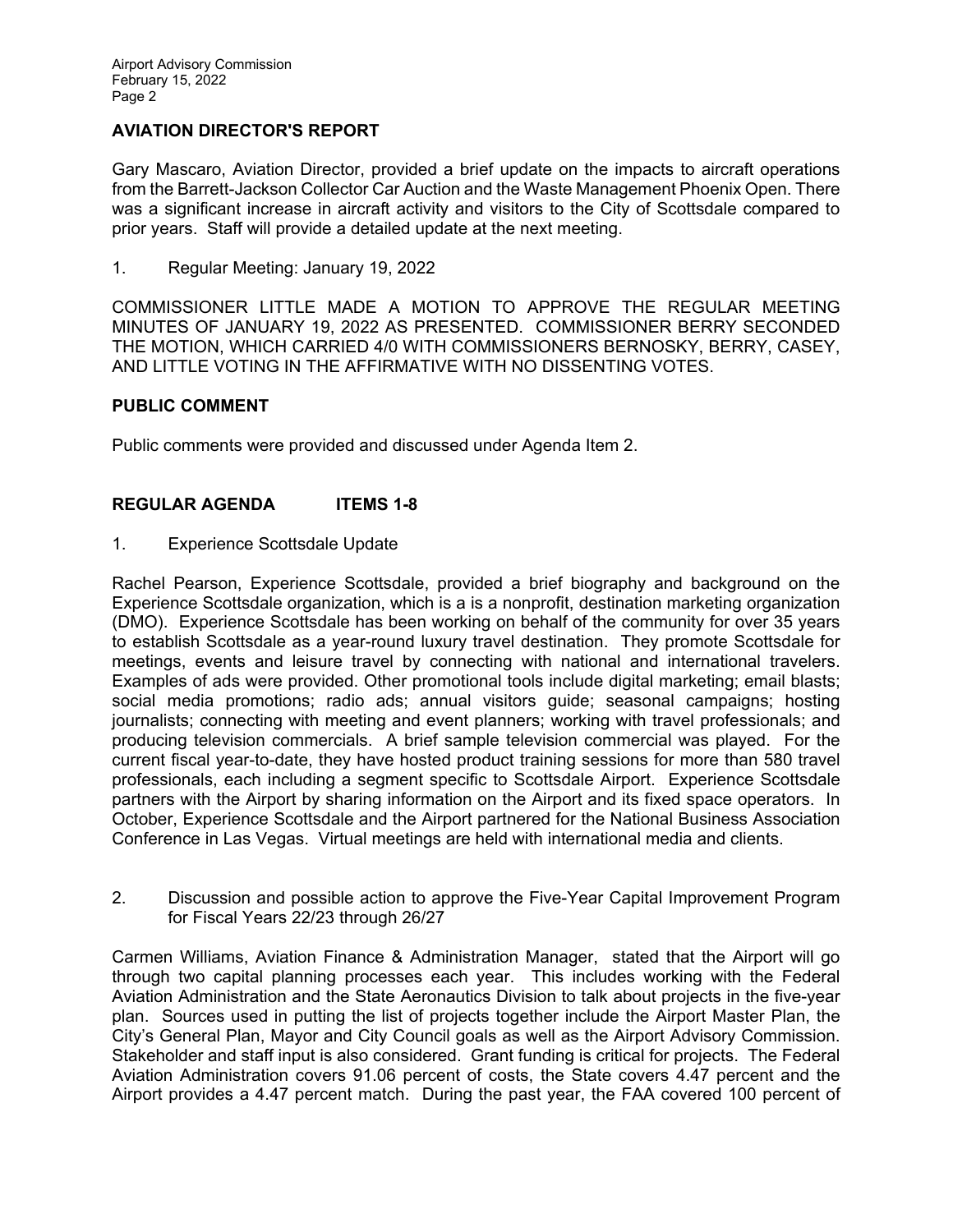funding for the Runway project. Other projects are via State grants at a 90/10 split. The proposed list of capital projects for the next five years was presented, all but one being a grant-eligible project. Each year, the Airport budgets \$200,000 for airport pavement preservation. A brief overview of upcoming CIP projects was provided.

Commissioner Berry cited the steep increases in construction costs and noted that the existing cost estimates will be higher than currently anticipated. Ms. Williams agreed, stating that the main focus is the coming year. The engineers on call are refining the scope and coming up with better cost estimates.

Commissioner Little cited the increasing volumes at the Airport. He asked about consideration for improving efficiencies in the movement of traffic in order to handle more aircraft. Mr. Mascaro confirmed that this has been a focus and is the reason the Taxiway A North Rehabilitation and Runup Area project was moved to the top of the list. It will relocate single engine pistons to a hold bay area, so that they can conduct their runups and normal training, while allowing the corporate aircraft to depart once they get IFR clearance out of the Phoenix TRACON. This should help significantly in terms of capacity. The air traffic control tower is on board with this.

COMMISSIONER BERRY MADE A MOTION TO APPROVE THE FIVE-YEAR CAPITAL IMPROVEMENT PROGRAM FOR FISCAL YEARS 22/23 THROUGH FISCAL YEAR 26/27. COMMISSIONER LITTLE SECONDED THE MOTION, WHICH CARRIED 4/0 WITH COMMISSIONERS BERNOSKY, BERRY, CASEY AND LITTLE VOTING IN THE AFFIRMATIVE WITH NO DISSENTING VOTES.

3. Discussion and Input Regarding the Monthly Construction Report

Chris Read, Assistant Aviation Director - Operations, provided an update on construction, including the replacement of Airport fencing at Frank Lloyd Wright Boulevard and Thunderbird Road. Progress photos were reviewed. The project is 20 percent complete and estimated for completion in March, 2022. The Taxiway A North Rehabilitation and Runup Area project is in design. The Airport received concurrence from the FAA to move from 30 percent to 90 percent design. A project schematic was reviewed.

4. Discussion and Input Regarding the Monthly Operations Report

Mr. Read providing the report, noting that per the request of Commissioner Casey, the based aircraft category is broken down further by category. Total operations are slightly decreased, mostly due to a drop in local operations. IFRs are up 22.6 percent over last year.

Alerts included:

- Alert 3: PA-46: Runway excursion, collapsed nose gear
- Alert 2: Cessna 172: Rough running engine
- Alert 3: Cessna 150: Aborted take-off, nose wheel broke off

Incidents include fuel leaks, some of which were due to pilot error, fuel truck leaks and hydraulic lines.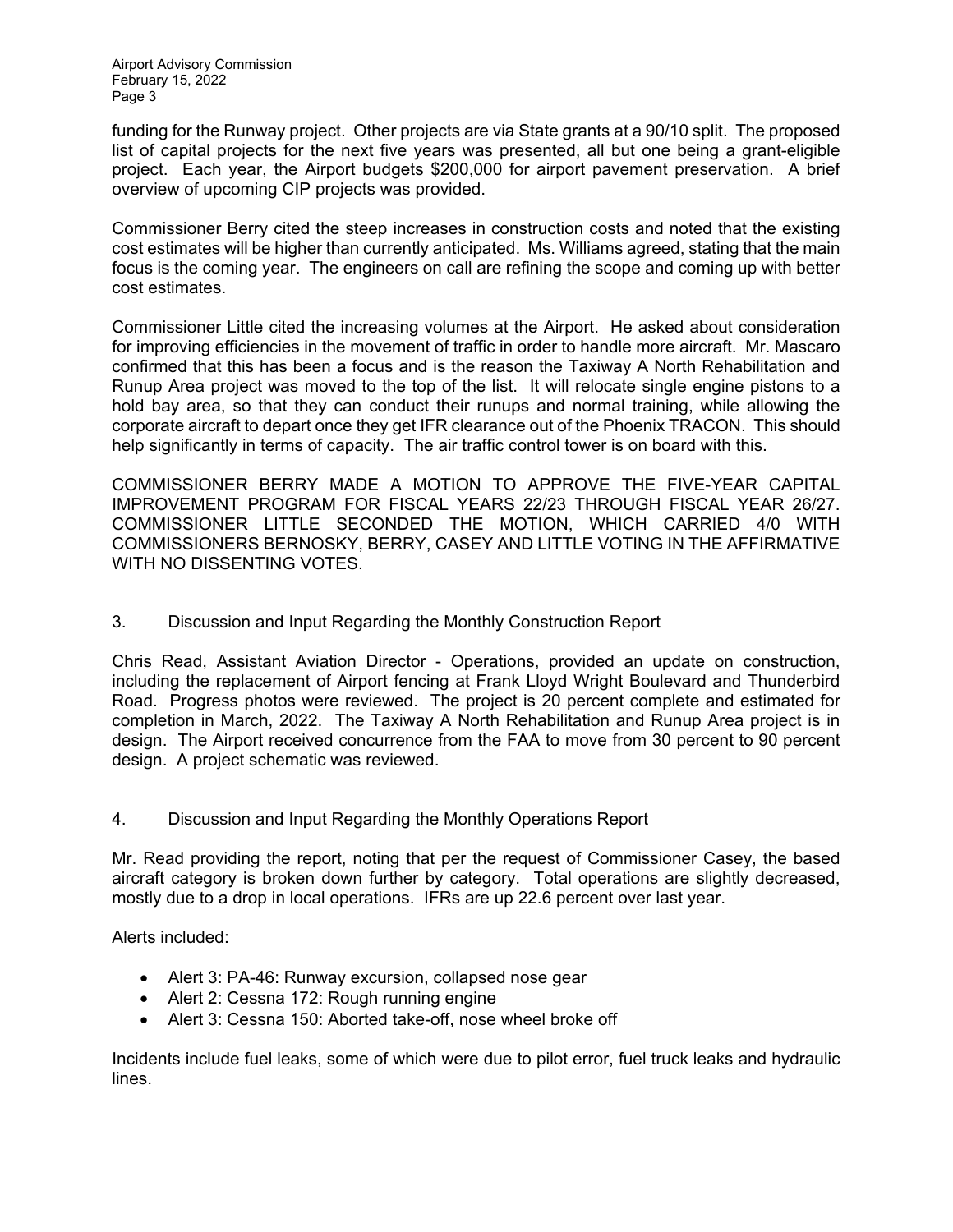Airport Advisory Commission February 15, 2022 Page 4

U.S. Customs revenue for January was \$131,250 with 224 total uses and 35 U.S. visit uses. The fiscal year today revenue totals \$576,300 compared to \$402,075 for the same period last year. There were 224 uses for January of 2022 compared with 171 uses for January of 2021. There were four PPRs over 75,000 and under 100,000 pounds.

### 5. Discussion and Input Regarding Financial Report for December

Ms. Williams stated that the approved fiscal year-to-date budget was \$2.5 million with actuals coming in at \$3.7 million. A variance was corrected for January and February. Expenses were budgeted at \$1.4 million with the actual total at \$1.3 million. Compared to last year, revenues are higher by \$106,000 and expenses slightly lower this year by \$34,000. The Aviation Fund Cash balance is \$3.79 million as of December 31st. FBO sales were 77.7 percent of total fuel. AVGAS was 2.1 percent and Airpark operators were at 20.2 percent. Fuel sales are up 38 percent overall over last December. Year-to-date totals are up 12 percent.

In response to a question from Commissioner Bernosky, Ms. Williams stated that the price of fuel does not factor into the report, which strictly reflects fuel gallon usage.

6. Discussion and Input Regarding Public Outreach Programs and Planning Projects

Sarah Ferrara, Aviation Planning & Outreach Coordinator, stated that three voluntary curfew letters were issued in January. In terms of planning and development, three projects were identified in the Airport Influence Area. Staff continues to post and share on social media. Recent topics include Barrett-Jackson operations. There was a Fox 10 news segment on private aviation and the Phoenix Open. A presentation for the Airpark Forum Luncheon is scheduled for March 10. Mr. Mascaro has been asked to present at the DC Ranch Community Council Speaker Series on April 6th.

7. Administrative report from the Aviation Director or Designee Regarding the Status of Aviation-Related Items

Mr. Mascaro stated that there are no new updates compared to last month. There are no new updates on Development Review Board dates on any of the listed projects. The lease agreement with 21 Luna, LLC, approved by the Commission in January, will go to City Council on February 22, 2022.

8. Discussion and Possible Action to Modify the Airport Advisory Commission Meeting Schedule and Commission Item Calendar

There were no modifications.

### **PUBLIC COMMENT**

There were no public comments.